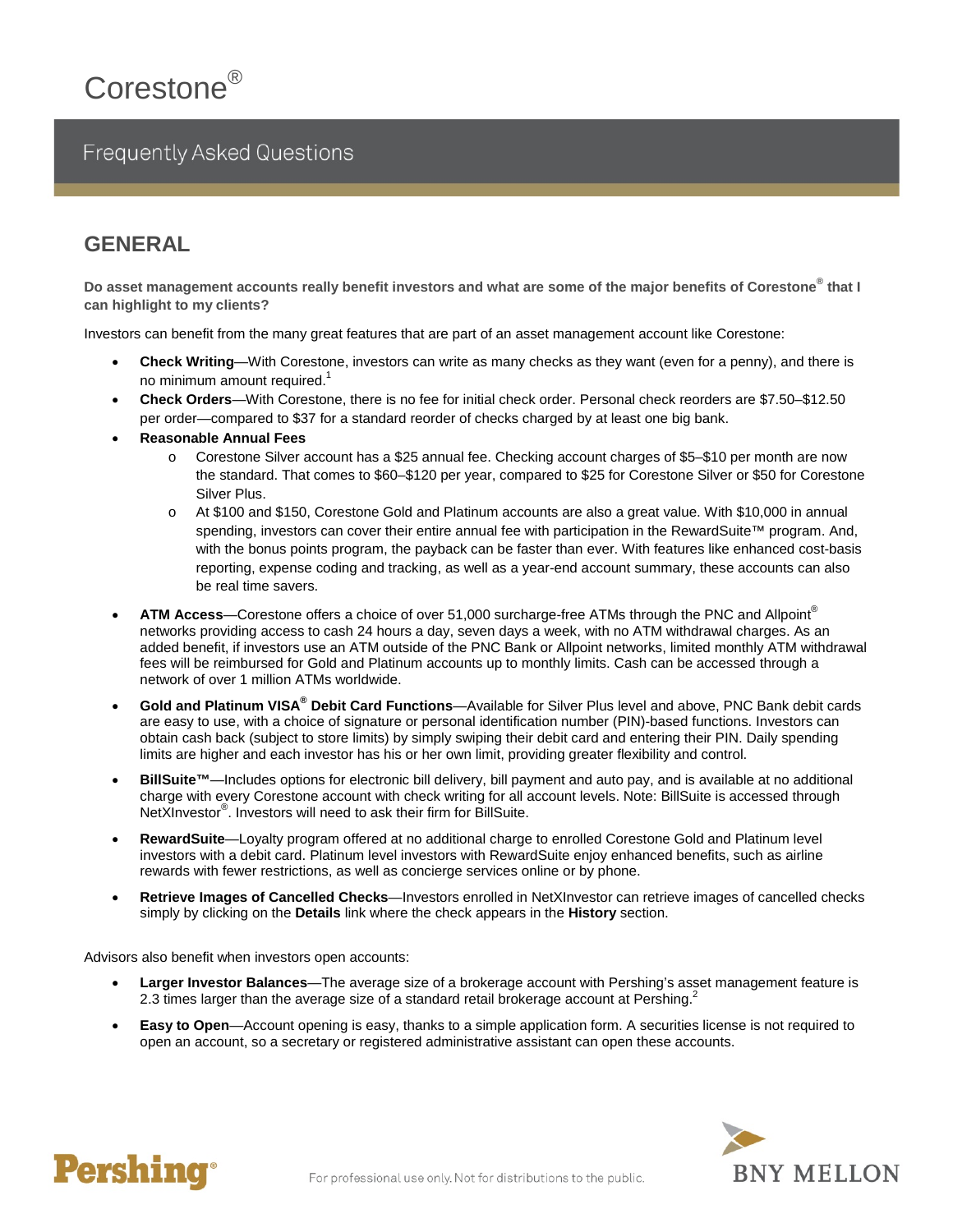#### **What are the benefits to me or my firm?**

Corestone is a turnkey offering that brings more assets into view and allows them to be managed in one place. Deposits are handled just like deposits to a regular brokerage account. It is easy to open an account and accountholders are supported by a dedicated client service team, available for questions, Monday-Friday between 8.30 a.m. and 6 p.m. (ET), with 24/7 live service available for all bill payment and debit card-related questions.

Offering financial solutions like Corestone can enhance your relationship with your investors. For instance, a number of investors who use BillSuite use their asset management account as the central point of their financial life.

#### **How many tiers are available to investors?**

Corestone offers four tiers—Silver, Silver Plus, Gold and Platinum. All tiers offer distinct features that will appeal to your investors.

# **What are some of the benefits the Silver and Silver Plus tiers offer investors?**

Silver accounts offer investors easy access to funds, unlimited check writing, daily cash sweep, online bill payment, telephone access and more. Silver Plus accounts include all the benefits of Silver as well as the convenience of a Visa debit card. In addition, the Silver Plus tier is an affordable entry point that can easily be upgraded as asset levels build. Plus, there is no annual fee for new accounts for the first year.

### **What are some of the benefits the Gold and Platinum tiers offer investors?**

Gold accounts offer investors all the benefits of the Silver and Silver Plus levels, plus enhanced reporting, expense tracking, free dividend reinvestment, purchase and travel protection, and a complimentary, points-based rewards program. Platinum accounts include all the benefits of the Silver, Silver Plus and Gold levels. In addition, there are higher withdrawal limits, higher discounts on check orders and stop payments at no additional charge. The rewards program features higher point accumulation, concierge services and minimal travel restrictions.

**Why should I encourage my investors to upgrade their existing Corestone accounts to Gold or Platinum level?**

Investors who upgrade their existing accounts to the Gold or Platinum level will receive a number of new services and account features, including participation in the complimentary RewardSuite loyalty program, while also being eligible to earn additional bonus points.

**What additional account services and features will my investors receive?**

Gold and Platinum investors gain access to the following:

- RewardSuite is a complimentary reward program for Gold and Platinum investors. RewardSuite uses a point system that lets investors earn a wide variety of regular and bonus points simply by using a Visa debit card linked to their accounts. Gold cardholders earn 1 point and Platinum cardholders earn 1.5 points for every dollar spent on eligible debit-card purchases. Each account may earn up to 250,000 points in a year at the Gold level and 500,000 per year at the Platinum level. Bonus points may be earned in addition to these annual limits.
- Use of any ATM with limited monthly fee reimbursement at non-network ATMs.
- Discounts on standard checks.
- Consolidated reports to make tax preparation easier, including a record of expenses by category on statements, a year-end summary of expenses and detailed cost-basis reporting.

In addition, Platinum investors also benefit from complimentary concierge services, which include personalized assistance for entertainment, business or personal travel plans such as limousine transportation, passport and visa assistance, arrangement of special experiences, sightseeing tours and more.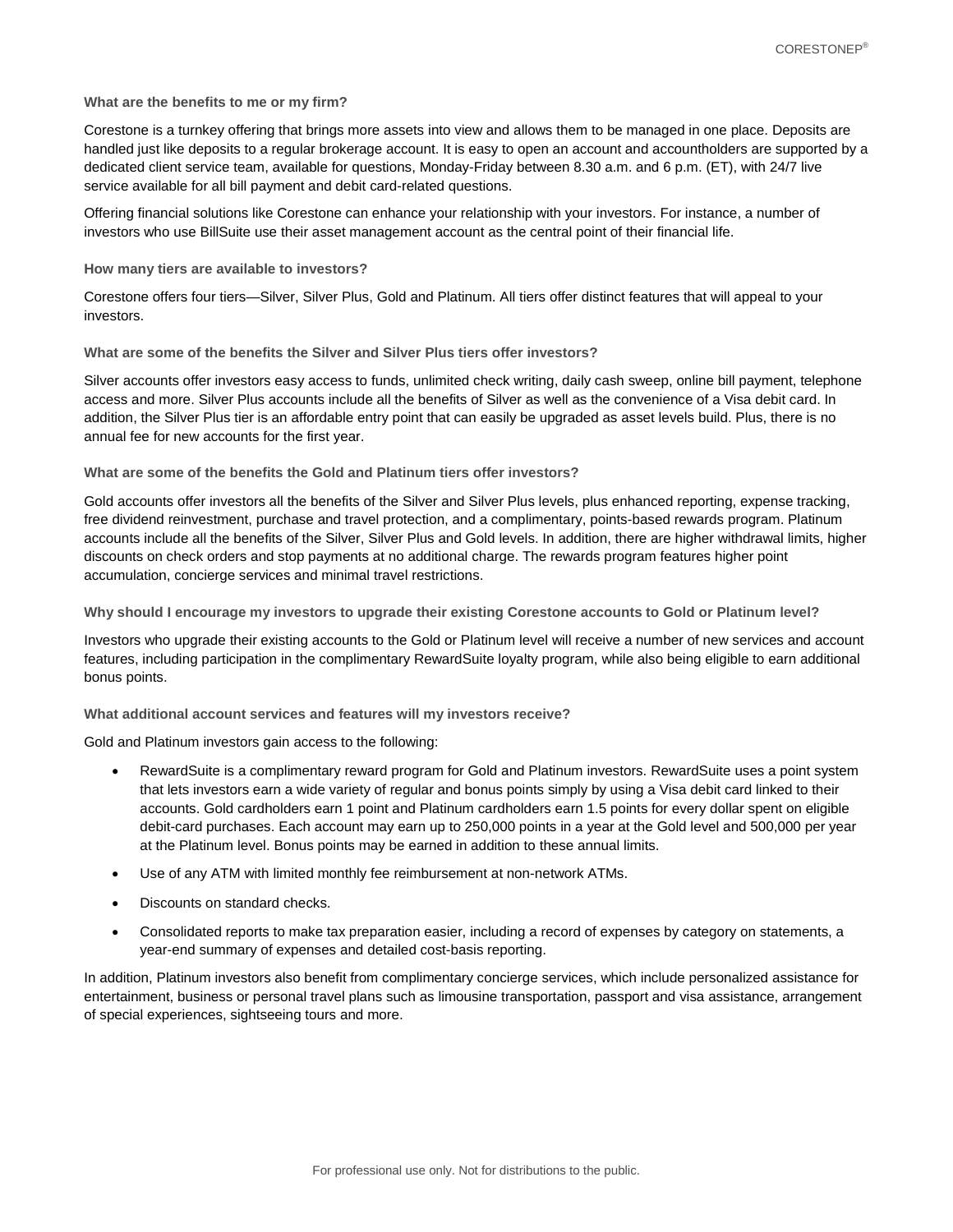# **OPERATIONS**

**What materials do I need to enroll an investor in Corestone?** 

You will need the Corestone brochure, application and agreement. All are in the Marketing Center in NetX360® .

### **What is Allpoint?**

Allpoint is a network of 55,000 ATMs in the U.S. and a number of other locations outside the U.S. Corestone investors have surcharge-free access to 43,000 Allpoint ATMs in the U.S.

### **Where are Allpoint ATMs located?**

Allpoint ATMs are at retailers in all 50 states in the United States, Puerto Rico, Mexico, Australia and the United Kingdom. Current participating retailers include CVS/pharmacy® , Kroger® , Target® and Walgreens® . Investors can use the ATM locator at AllpointNetwork.com to find the nearest Allpoint ATM.

**How does Allpoint's ATM locator work?** 

Investors simply type either their ZIP code or city and state into the ATM locator on AllpointNetwork.com, and the locator will list the addresses of all Allpoint ATMs within 50 miles—up to 50 locations.

**How many times can an investor use an Allpoint ATM?** 

Investors receive an unlimited number of surcharge-free transactions at Allpoint ATMs.

### **Will investors incur a fee for using an Allpoint ATM?**

No. However, if a surcharge message appears during a transaction at an Allpoint ATM in the U.S., investors should accept the surcharge. Per Allpoint's website, investors will either not be charged or Allpoint will refund the surcharge. Investors may incur a surcharge if they use an ATM outside the PNC Bank or Allpoint network.

# **Does Allpoint have a mobile app?**

Yes. Allpoint has an app available for Android™ and iPhone®.

To access the app from an Android:

- Click **Applications**
- Click **Market**
- Type **Allpoint in the search field**
- Click **Allpoint Global Surcharge-Free ATM Network**
- Click **Free Download**

To access the app from an iPhone:

- Click **App Store**
- Type **Allpoint in the search field**
- Click **Allpoint Global Surcharge-Free ATM Network**
- Click **Free**
- Click **Install**
- Type **username and password**

**Do investors need to access NetXInvestor to use BillSuite?** 

Yes. Investors will need to access NetXInvestor to use BillSuite.

**How much time is needed for a new Corestone investor to be approved for BillSuite?** 

Once the application has been submitted, it usually takes three to four business days to complete the approval process. Upon approval, new investors can access BillSuite the next business day.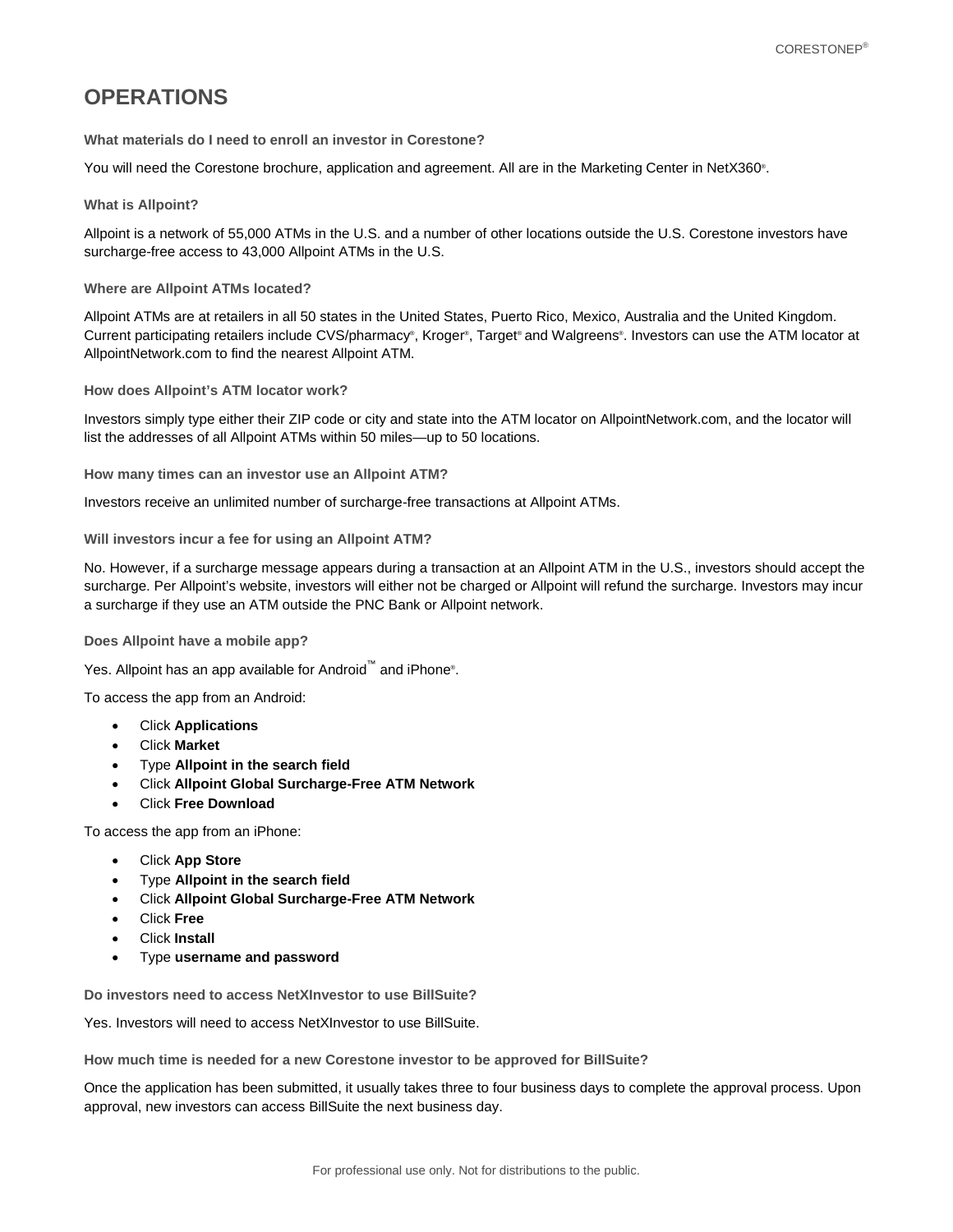**Is there a client service telephone number for investors?** 

For investment account questions, Corestone investors may call Client Service at (800) 547-7008, Monday through Friday, from 8.30 a.m.-6 p.m. (ET). Investors outside of the United States can reach Pershing's Client Service Department by calling collect at (610) 382-8380, during the hours mentioned. For questions regarding debit cards and bill payment, Client Service is available 24 hours, seven days a week at the same numbers.

**Should investors notify Pershing's Client Service Department of travel plans so it can place notes on the cards?** 

Yes. Investors should notify Pershing's Client Service Department of travel plans so it can place notes on the cards. Client Service may be reached at (800) 547-7008, Monday through Friday, from 8.30 a.m.-6 p.m. (ET). Investors outside of the United States can reach Pershing's Client Service Department by calling collect at (610) 382-8380, during the hours mentioned above. We issue a unique card number for each investor and use a monitoring system to help alert us to potentially fraudulent transactions. Anytime investors travel, notifying us of the dates and locations will allow us to quickly resolve any alerts with minimal disruption of service.

**Can investors use their Visa cards for PIN-based transactions and receive cash back at registers and where is that option available?** 

Yes. Investors may use their debit cards for PIN-based transactions for cash back at participating retailers (subject to store limits).

**Is expense coding offered?** 

Expense coding is included at no additional charge for Gold and Platinum investors.

**Can investors view copies of checks online?** 

Yes. Investors can view check copies online as long as they have access to NetXInvestor. Investors can simply click on the **Details** link on the check in the **History** section to pull an image of the front and back of the check.

**Will investors have to update their automated payments?** 

Yes. Investors must update any automated payments with their new debit card or checking account information.

**Can investors enrolled in Corestone download information to Quicken®?** 

Yes. To do so, the file must first be converted to a Quicken Interchange Format (QIF) file. Once the file has been created, investors can manually import the file from their account into Quicken by following: File > Import > QIF.

**Can investors establish Automated Clearing House requests with another bank without involving the firm?** 

Yes. Investors can do so by providing the bank with the routing number and checking account number at the bottom of their checks.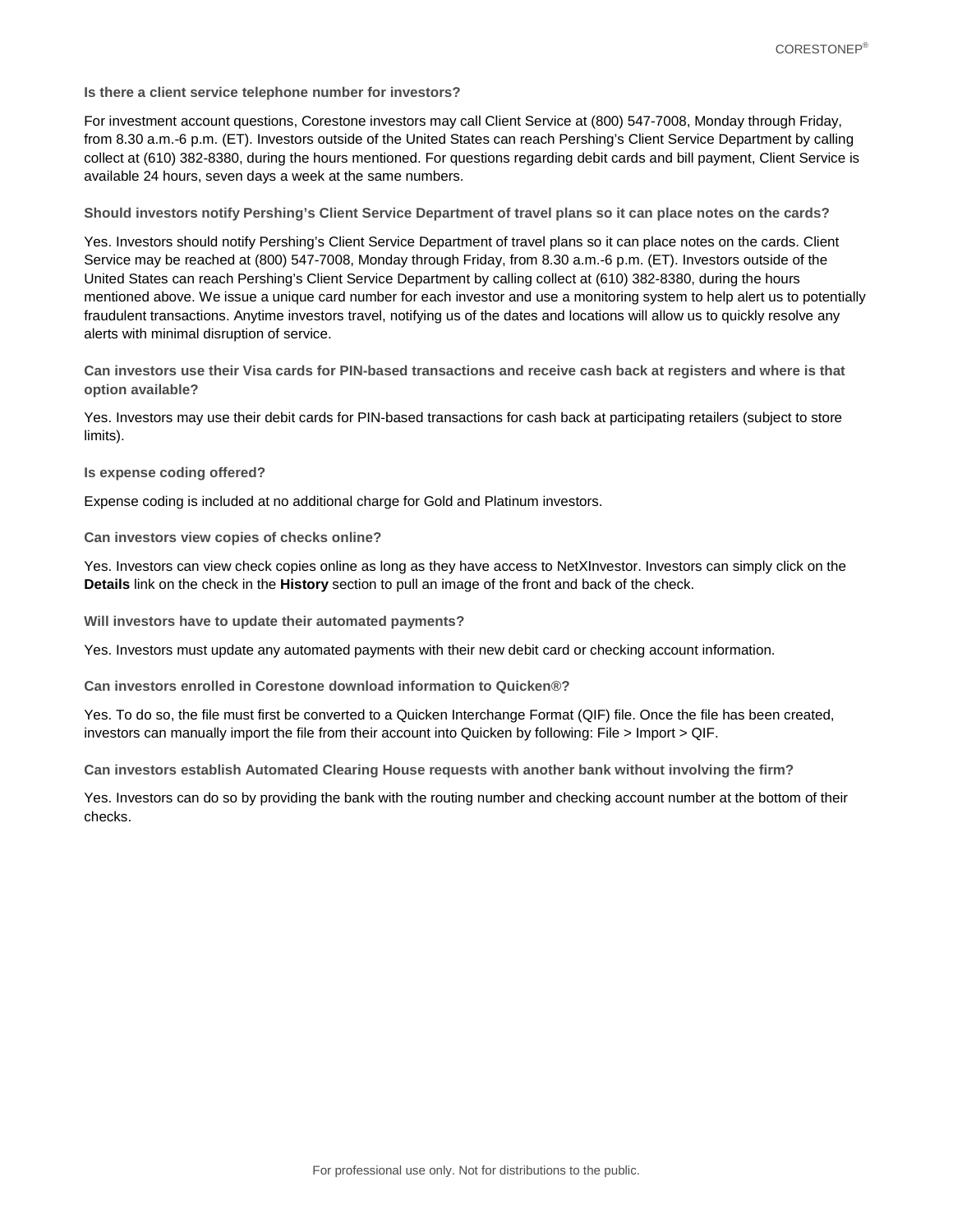# **REWARDSUITE**

# **What are RewardSuite bonus points?**

These are additional points that RewardSuite members can earn, on top of the regular points earned from debit card purchases. Bonus points have the same value as regular points; however, bonus points can be earned above and beyond the annual cap for earning regular points. A schedule of possible bonus point earnings may be found at [myrewardsuite.com.](http://myrewardsuite.com/)

# **With RewardSuite, what bonus points will investors earn when upgrading their accounts?**

In addition to the points earned by using their Visa debit card, investors may earn bonus points for:

- Upgrading to the Gold or Platinum levels.
- Enrolling in the RewardSuite loyalty program.
- Enrolling in the BillSuite online bill-payment program.
- Celebrating an anniversary as a Corestone accountholder.
- Making direct deposits totalling \$1,000 or more into Corestone .
- Referring friends or family members who open a Corestone account.<sup>3</sup> Referrers and referees are awarded points as follows:
	- o Gold level: 500 points
	- o Platinum level: 1,000 points

To earn referral points, your investors will need to let their advisor know when they have referred an account. Then, a Service Center request should be submitted, using the path: AMA/Resource Checking > Misc. AMA/Res. Checking Issues > AMA Account. The account numbers of both the referring party and the new account must be included. Pershing will then add the points to each party's account. Please allow two to three days for bonus points to be credited to the accounts.

# **How can an investor enroll in RewardSuite?**

If your client doesn't have an asset management account, or is currently a Silver or Silver Plus account holder, ask him or her about upgrading to Gold or Platinum. If your client is already a Gold or Platinum account holder, you or your sales assistant may send a Service Center request into Pershing, and then your client can log in to [myrewardsuite.com](http://www.myrewardsuite.com/) and complete the registration by using his or her brokerage account number.

**What are the investor benefits of RewardSuite?**

Travel—Access flexible online booking for travel, air, hotels, car rentals, cruises and more.

Gift Cards and eCertificates—Order gift cards for national retailers and restaurants, including Amazon.com<sup>®</sup>, Bed, Bath & Beyond<sup>®</sup>, Best Buy<sup>®</sup>, Dillard's, ExxonMobil<sup>™,</sup> Flowers.com<sup>®</sup>, Gap, Hard Rock Café<sup>®</sup>, Home Depot<sup>®</sup>, L.L. Bean<sup>®</sup>, Macys, Outback Steakhouse<sup>®</sup>, Staples<sup>®</sup>, Starbucks<sup>®</sup>, Target<sup>®</sup> and other popular businesses.

Cash—Redeem rewards for up to \$5,000 in cash for deposit directly into a linked Corestone account.

The program is included at no additional cost as part of the Gold and Platinum levels.

**What are the extra benefits of RewardSuite at the Platinum level?**

- Faster earning capability for Platinum level accounts, at the rate of 1.5 points per dollar spent, compared to 1 point per dollar on Gold level accounts.<sup>4</sup>
- More flexible air ticketing, including last minute arrangements with no 21-day advance or Saturday night stay-over requirements.
- Full range of concierge services, including limousine transportation, passport and visa assistance, arrangement of special experiences, sightseeing tours and more.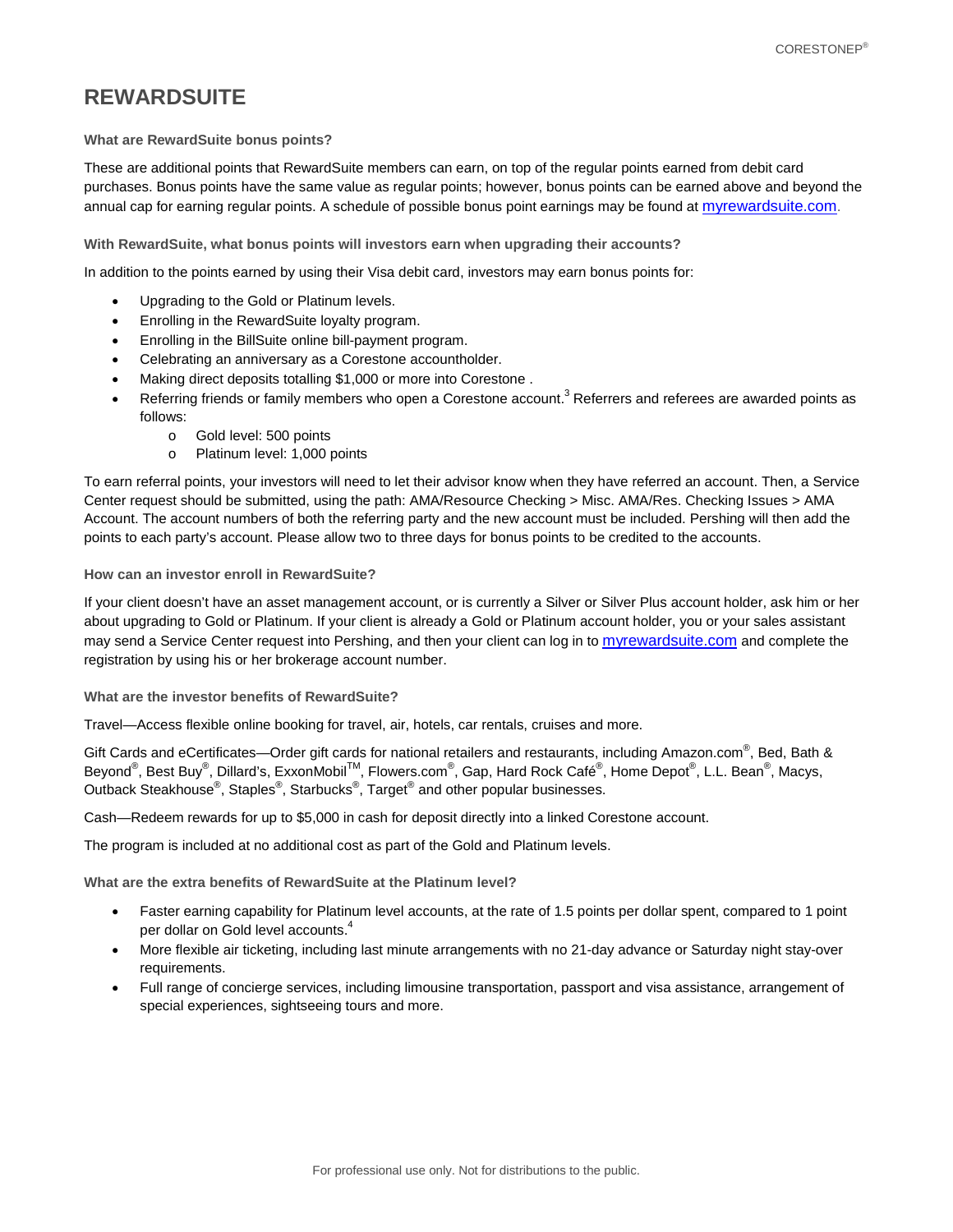How valuable are the bonus rewards?

Investors who upgrade their accounts or sign up for additional services can earn these bonus points:

| For existing Silver and Silver Plus investors                                                                     | <b>Bonus Points</b>                |
|-------------------------------------------------------------------------------------------------------------------|------------------------------------|
| Upgrade to Gold level                                                                                             | 2,500                              |
| Upgrade to Platinum level                                                                                         | 5,000                              |
| <b>For existing Gold investors</b>                                                                                | <b>Bonus Points</b>                |
| Upgrade to Platinum level                                                                                         | 2,500                              |
| Enroll in RewardSuite loyalty program                                                                             | 2,500                              |
| Enroll in BillSuite online bill-payment program                                                                   | 1,250                              |
| Annual bonus at each anniversary of opening the account                                                           | 500                                |
| Referral rewards (points awarded to the individual making the referral and the individual<br>opening the account) | 500                                |
| Direct deposits of \$1,000 or more                                                                                | 125 per month or 1,500<br>per year |
| For existing Platinum tier investors                                                                              | <b>Bonus Points</b>                |
| Enroll in RewardSuite loyalty program                                                                             | 5,000                              |
| Enroll in BillSuite online bill-payment program                                                                   | 2,500                              |
| Annual bonus at each anniversary of opening the account                                                           | 1.000                              |
| Referral rewards (points awarded to the individual making the referral and the individual<br>opening the account) | 1,000                              |
| Direct deposits of \$1,000 or more                                                                                | 250 per month or 3,000<br>per year |

#### **Why have bonus points been added to RewardSuite?**

Bonus points are to reward investors. The potential of earning points on transactions is exciting, but bonus points recognize the actions an investor may take to enhance their own experience with the account, such as signing up for RewardSuite and BillSuite, upgrading their account to a higher level, making a direct deposit or celebrating an account anniversary. Marketing research reconfirms the classic left-brain, right-brain paradigm, in which emotionally engaged investors are more likely than those who are highly satisfied to transact more and remain loyal.<sup>5</sup>

#### **Are there any limits on the number of points that can be earned?**

Each account may earn up to 250,000 points per year at the Gold level and 500,000 per year at the Platinum level. Bonus points may be earned in addition to these annual limits.

#### **Do these points ever expire?**

Points will remain in the account for 3 years until the end of the quarter in which they were earned. For example, if 1,000 points are earned in May 2015, and not cashed in for redemption, these points will remain in the account until the end of June 2018. Redeemed and expired points will be based on a first-in, first-out process.

#### **Are points earned on all transactions?**

Points are earned on all purchase transactions, whether they are debit or credit transactions. Points are also earned regardless of whether the transaction is PIN-based or signature-based. Points are not earned for ATM transactions.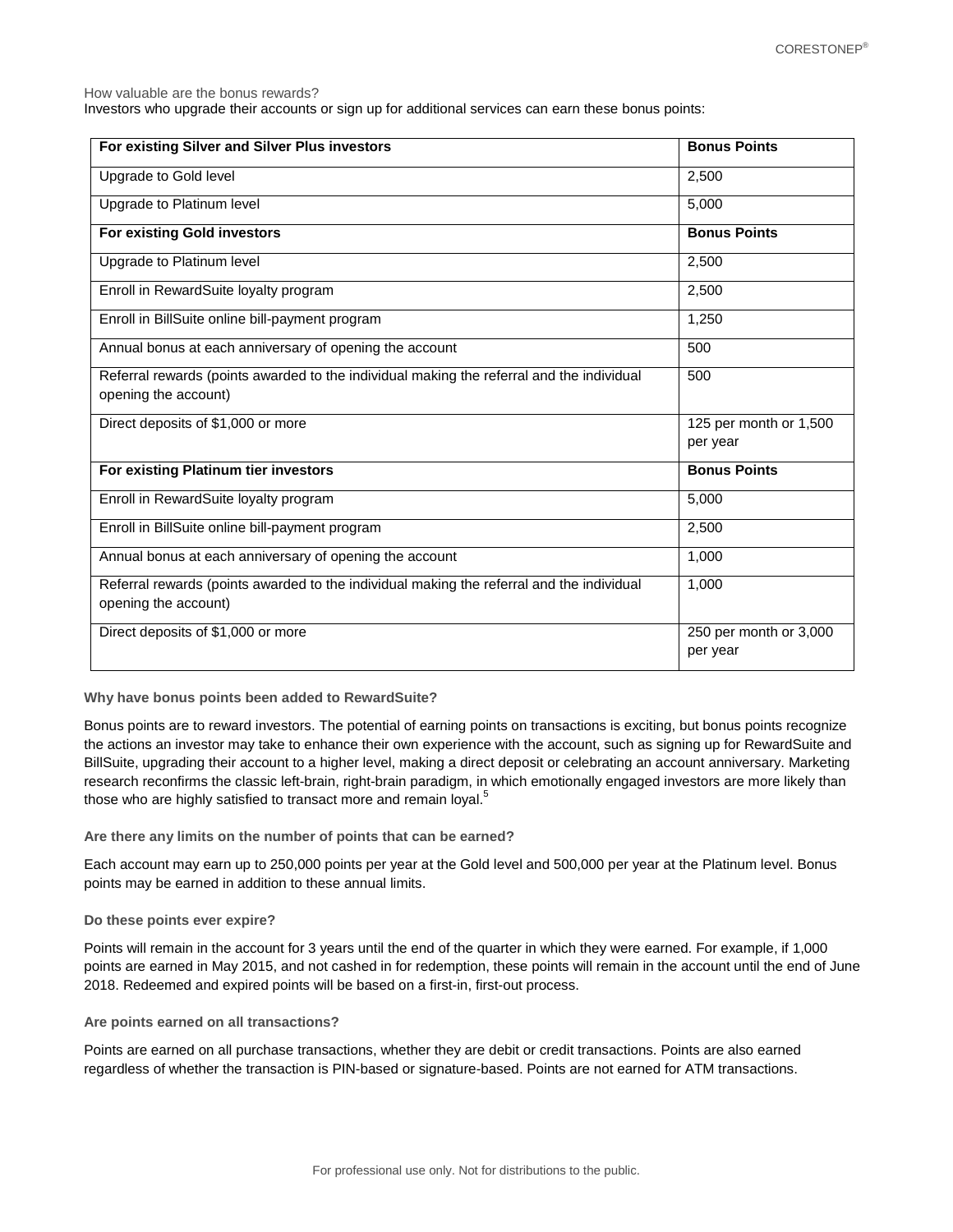#### **Are points accumulated per account or per debit card?**

Points accumulate for the overall account profile associated with the asset management account, not per debit card. If an account has multiple debit cardholders, the points are accumulated for the overall account and not individually by cardholder.

#### **Are only individuals eligible for this program?**

Corestone offers corporate versions at the Gold and Platinum levels that include RewardSuite. This is one of the few programs in the marketplace that rewards businesses with points for purchases made on a debit card.

**What happens to points if an account is closed?**

Investors who close their asset management accounts have up to six months to reopen their accounts to access and redeem their rewards points. After that time, points are permanently forfeited. The associated asset management account must be open and in good standing in order to redeem points.

**Can an investor who has already opened a Gold or Platinum account qualify for bonus points?**

Clients who have not as yet enrolled in the BillSuite or RewardSuite programs are eligible for these bonuses. Those investors who have a Gold or Platinum account are not eligible for the upgrade bonus.

#### **How do investors check their bonus points?**

Investors may check the points they have accumulated by logging in to their account information on the RewardSuite website.